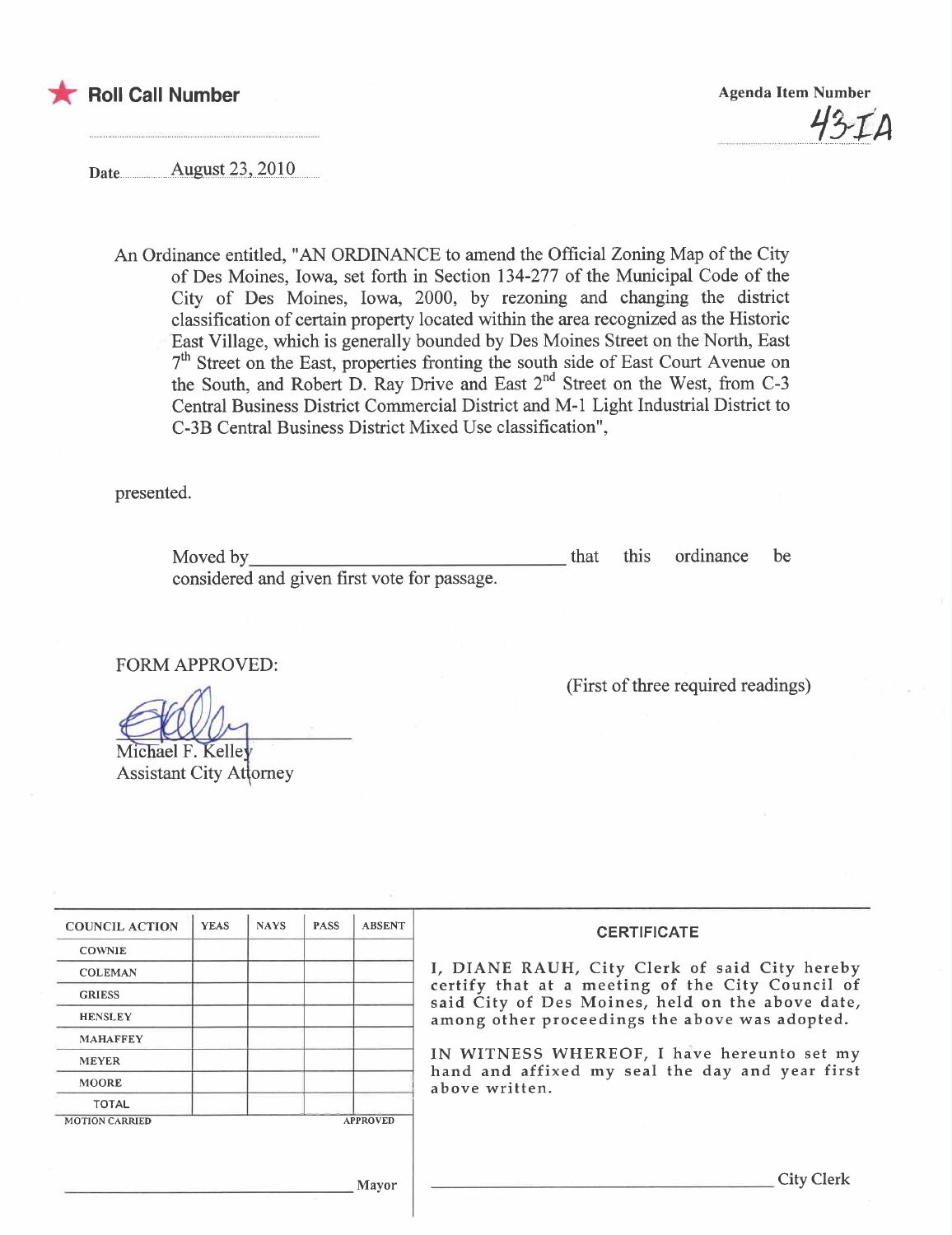ORDINANCE NO.

AN ORDINANCE to amend the Official Zonig Map of the City of Des Moines, Iowa, set forth in Section 134-277 of the Municipal Code of the City of Des Moines, Iowa, 2000, by rezoning and changing the district classification of certain property located within the area recognized as the Historic East Village, which is generally bounded by Des Moines Street on the North, East  $7<sup>th</sup>$  Street on the East, properties fronting the south side of East Court Avenue on the South, and Robert D. Ray Drive and East 2<sup>nd</sup> Street on the West, from C-3 Central Business District Commercial District and M-1 Light Industrial District to C-3B Central Business District Mixed Use classification.

Be It Ordained by the City Council of the City of Des Moines, Iowa:

Section 1. That the Official Zoning Map of the City of Des Moines, Iowa, set forth in Section 134-277 of the Muncipal Code of the City of Des Moines, Iowa, 2000, be and the same is hereby amended by rezoning and changing the district classification of certain property located within the area recognized as the Historic East Village, which is generally bounded by Des Moines Street on the North, East  $7<sup>th</sup>$  Street on the East, properties fronting the south side of East Court Avenue on the South, and Robert D. Ray Drive and East 2<sup>nd</sup> Street on the West, more fully described as follows, from C-3 Central Business District Commercial District and M-1 Light Industrial District to C-3B Central Business District Mixed Use classification:

(Except 201 East Walnut Street) -EX ST- W 44F LTS 1 & 2 BLK H SCOTT & DEANS ADD

(Except 205 East Walnut Street) EX ST E 1/3 W 1/2 LOTS 1 & 2 BLK H SCOTT & DEANS ADD

(Except 211 East Walnut Street) -EX ST- E 1/2 LTS 1 & 2 BLK H SCOTT & DEANS ADD

(Except 215 East Walnut Street) -EX ST- W66F LTS 13 & 14 BLK H SCOTT & DEANS ADD 'I3JA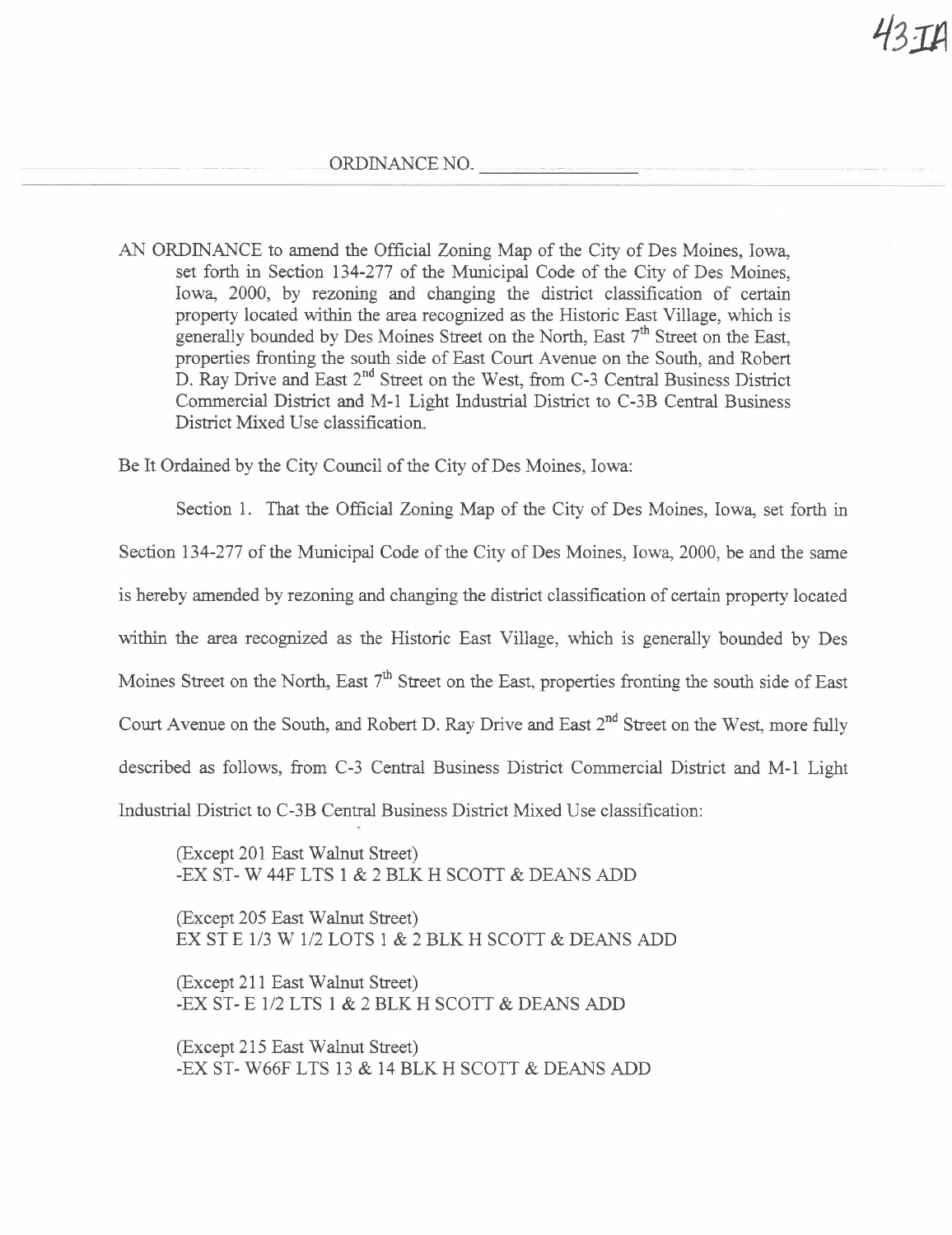(Except 201 East Locust Street)

VAC E WALNUT ST BEG SW COR LT 1 THN E TO SE COR LT 8 S 25.2F W TO  $P\Theta B-\&$  vac E/W alley Lyg s-& adj LT 3-& W 44F vac E/W alley Lyg s-& ADJ LT 6 & ALL VAC INTERV N/S ALLEY  $\&$  LOTS 1 THRU 6  $\&$  W 44F LTS 7  $\&$  8 & -EX N 23.lF- E 88F LOT 8 BLK G SCOTT & DEANS ADD

(Except 306 East 3rd Street) E 88F LT 7 & N 23.1F E 88F LT 8 BLK G SCOTT & DEANS ADD

Beginning at the intersection of the Centerline of Des Moines Street and the Centerline of East Fourth Street, thence easterly along said Centerline of Des Moines Street to its intersection with the Centerline of Pennsylvania Avenue, thence south along said Centerline of Pennylvana A venue to its intersection with the Centerline of East Locust Street, thence easterly along said Centerline of East Locust Street and Vacated East Locust Street to its intersection with the north extension of the Centerline of the North/South alley Right-of-Way lying west of and adjacent to Lot 9, Block H, Grffths Addition to East Des Moines, an Official Plat, thence southerly along said Centerline of the North/South alley Right-of-Way and continuing along the Centerline of the vacated North/South alley Right-of-Way lying west of and adjacent to Lot 9 and Lot 7, Block H, Griffths Addition to East Des Moines and Lot 9 and Lot 7, Block G, Griffiths Addition to East Des Moines and its south extension to its intersection with the Centerline of East Court Avenue, thence westerly along said Centerline of East Court Avenue to its intersection with a point on said Centerline of East Court Avenue said point being 26.59 feet west of the northerly extension of the east lot line of Lot 2, Block 13, Town of De Moine, an Official Plat, thence south from said point on the Centerline of East Court Avenue along a line 26.59 west of and parallel to the northerly extension of said east line of Lot 2, Block 13, Town of De Moine to its intersection with the north lot line of said Lot 2, Block 13, Town of De Moine, thence southeasterly along a line 13 feet east of and parallel to the Centerline of the abandoned Des Moines Western Railroad Tracks running through Lots 2, 3, 4, 5, Block 13, Town of De Moine and the vacated East/West alley Right-of-Way lying south of and adjacent to said Lot 5, Block 13, Town of De Moine to its intersection with the Centerline of the vacated East/West alley Right-of-Way lying south of and adjacent to Lot 5, Block 13, Town of De Moine, thence westerly along said Centerline of the vacated East/West alley Right-of-Way lying south of and adjacent to Lots 1, 2, 3, 4, 5, Block 13, Town of De Moine, thence continuing westerly along the Centerline of the vacated East/West alley lying south of and adjacent to Lots 1 thru 6, Block 14, Town of De Moine, thence continuing westerly along the Centerline of the existing East/West alley Right-of-Way south of and adjacent to Lots 1 thru  $6$ , Block 15, Town of De Moine, and Lots 1 thru 6, Block 16, Town of De Moine, thence continuing westerly along the Centerline of the vacated East/West alley Right-of-Way south of and adjacent to Lot 10, Lot 9 and Lot 8, Block 3, Scott & Deans Addition, an Official Plat to its intersection with the southerly extension of the west lot line of said Lot 8, Block 3, Scott & Deans Addition, thence continuing southerly along said extension of the west lot line of Lot 8, Block 3, Scott & Deans Addition to the northwest comer of Lot 11, Block 3, Scott & Deans Addition, thence south from the nortwest comer of said Lot 11, Block 3, Scott & Deans Addition to the southeast comer of Lot 4, Block 3, Scott & Deans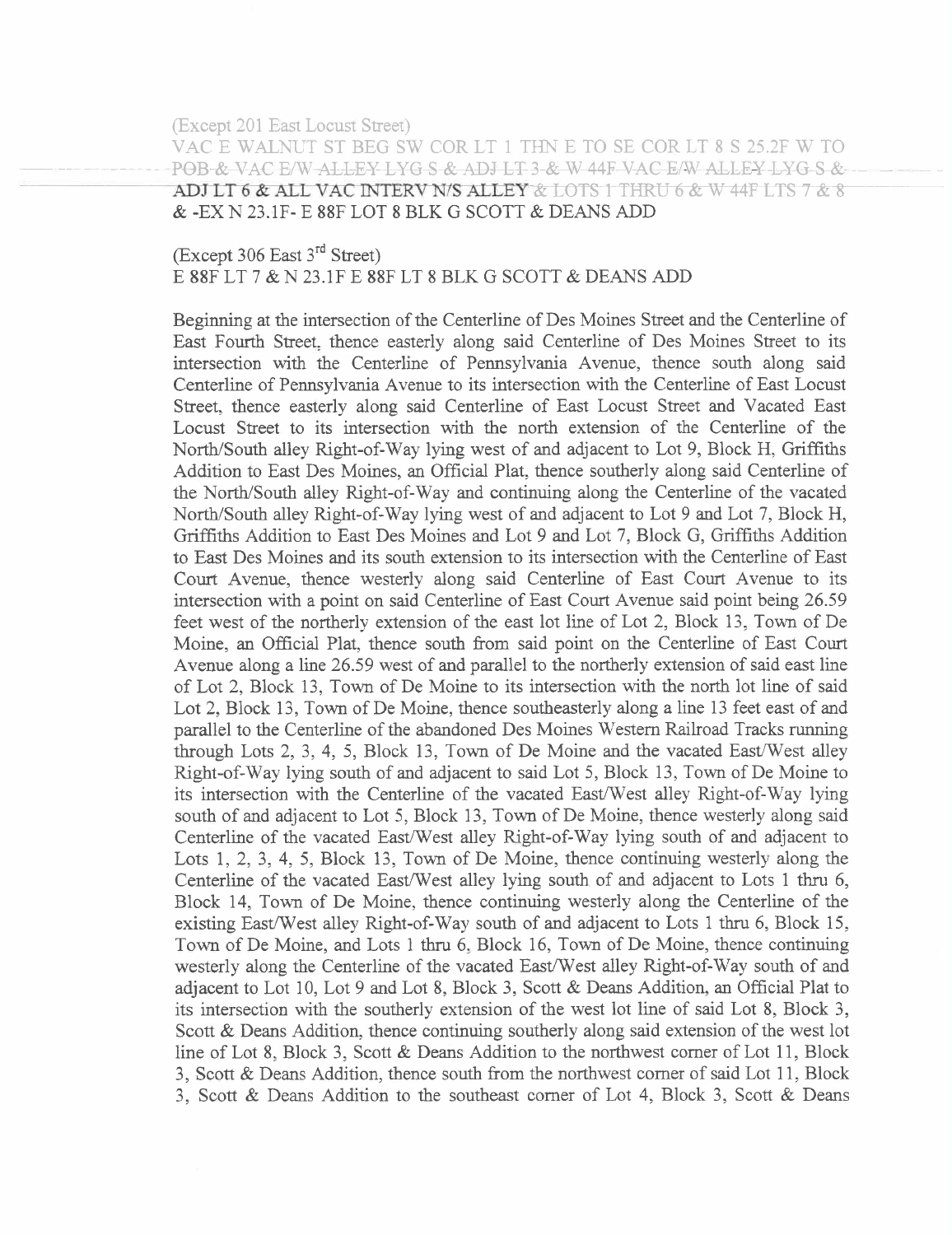Addition, thence westerly from the southeast comer of Lot 4, Block 3, Scott & Deans Addition along the south Lot Line of Lot 4, Block 3, Scott & Deans Addition and its westerly-extension to the Centerline of-East-Third Street, thence northerly-along said-<br>Centerline of East-Third Street to its intersection with the easterly extension of the Centerline of the existing and vacated East/West alley Right-of-Way lying south of and adjacent to Lots 5 thru 10, Block 1, Scott  $\&$  Deans Addition, thence westerly along the Centerline of the existing and vacated East/West alley Right-of-Way lying south of and adjacent to Lots 5 thru 10, Block 1, Scott  $\&$  Deans Addition and its westerly extension to the Centerline of East Second Street, thence northerly along said Centerline of East Second Street to its intersection with the Centerline of East Locust Street, thence easterly along the Centerline of said East Locust Street to its intersection with the Centerline of East Second Street lying between East Locust Street and East Grand Avenue, thence northerly along the Centerline of said East Second Street lying between East Locust Street and East Grand Avenue to its intersection with the Centerline of East Grand Avenue, thence easterly along the Centerline of said East Grand Avenue to its intersection with the Centerline of East Fourth Street, thence northerly along the Centerline of said East Fourth Street to the Point of Beginning.

AND, beginning at the intersection of the northerly extension of the west lot line of Lot 11, Block 3, Scott & Deans Addition, an Official Plat and the Centerline of the East/West alley lying north of and adjacent to Lot 11, Block 3, Scott & Deans Addition, thence easterly along said Centerline of the East/West alley lying north of and adjacent to Lot 11, Block 3, Scott and Deans Addition and its easterly extension to its intersection with the Centerline of East Fourh Street, thence southerly along the said Centerline of East Fourth Street to its intersection with the easterly extension of the south lot line of Lot 11, Block 3, Scott & Deans Addition, thence westerly along the easterly extension of the south lot line of Lot 11, Block 3, Scott & Deans Addition, thence continuing westerly along the south lot line of Lot 11, Block 3, Scott & Deans Addition and its westerly extension to the southeast corner of Lot 4, Block 3, Scott & Deans Addition, thence north from the southeast comer of Lot 4, Block 3, Scott & Deans Addition to the northwest corner of Lot 11, Block 3, Scott  $\&$  Deans Addition, thence northerly from the northwest corner of Lot 11, Block 3, Scott & Deans Addition to the Point of Beginning.

AND, beginning at the intersection of the Centerline of East Sixth Street and the westerly extension of the Centerline of the Vacated East/West alley Right-of-Way lying north of and adjacent to Lot 16, Block 14, Town of De Moine, an Offcial Plat, thence easterly along the westerly extension of the Centerline of the Vacated East/West alley Right-of-Way lying north of and adjacent to Lot 16, Block 14, Town of De Moine and continuing easterly along the Centerline of the Vacated East/West alley Right-of-Way located north of and adjacent to Lots 16 and Lot 7, Block 14, Town of De Moine and Lots 16 and Lot 7, Block 13 , Town of De Moine to its intersection with a line 13 east of and parallel to the Centerline of the abandoned Des Moines Western Railroad Tracks, thence southeasterly to a point on said line 13 feet east of and parallel to the Centerline of the abandoned Des Moines Western Railroad Tracks, said point being 96.74 feet west of the east lot line of Lot 7, Block 13, Town of De Moine, thence south from said point on the line 13 feet east of and parallel to the Centerline of the abandoned Des Moines Western